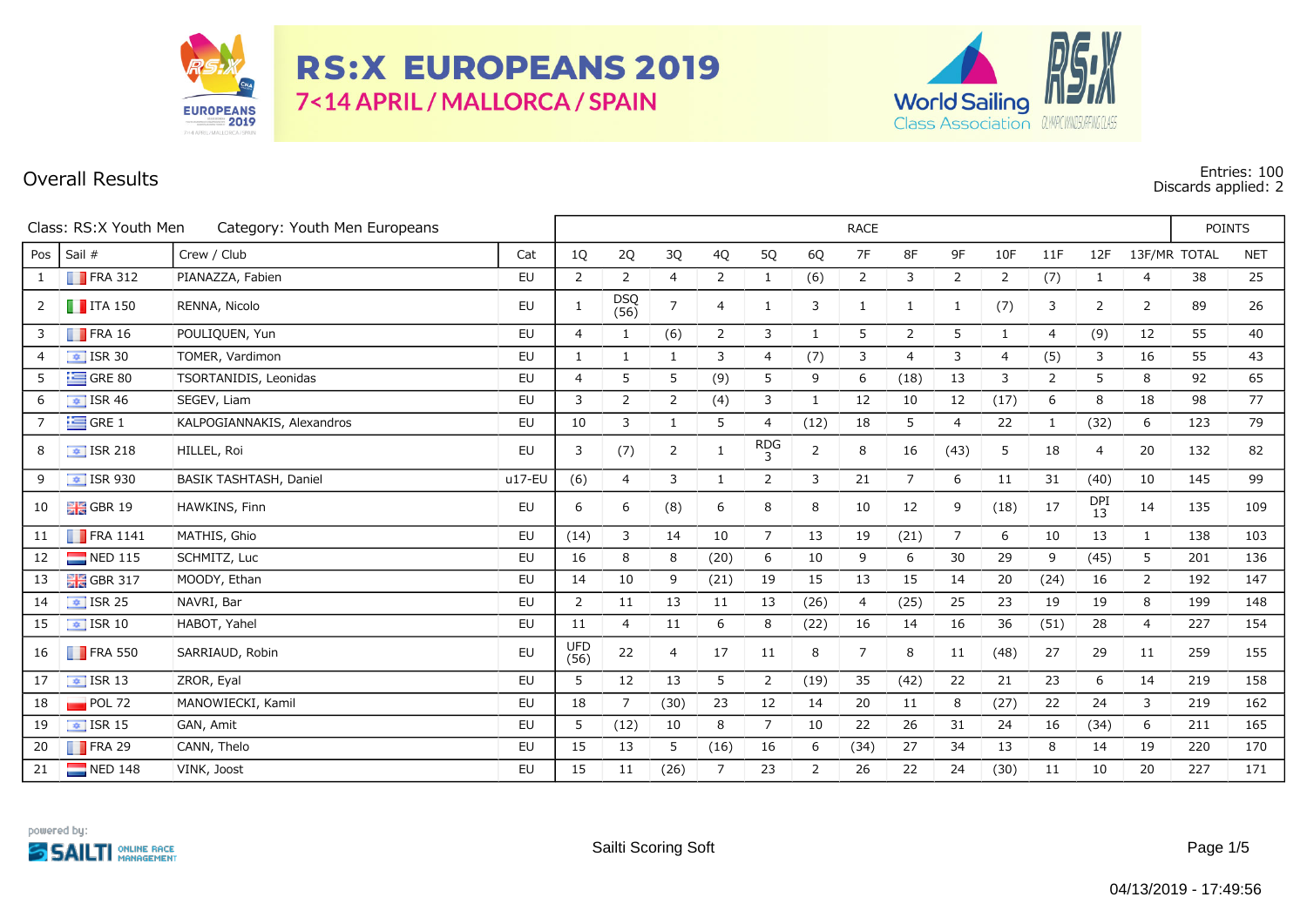| 22 | $E$ ESP 369             | LLADO, Biel                                 | EU        | 10                 | RET<br>(56)        | 3              | 16             | 5                   | 5              | 27   | 17   | 29                 | 28          | (39) | 20                 | 24               | 279   | 184   |
|----|-------------------------|---------------------------------------------|-----------|--------------------|--------------------|----------------|----------------|---------------------|----------------|------|------|--------------------|-------------|------|--------------------|------------------|-------|-------|
| 23 | $\blacksquare$ ITA 138  | STANCAMPIANO, Giorgio                       | EU        | $\overline{7}$     | 15                 | 17             | 3              | 9                   | (23)           | 25   | (33) | 19                 | 9           | 33   | 31                 | 17               | 241   | 185   |
| 24 | $\blacksquare$ FRA 628  | PIGNOLET, Louis                             | <b>EU</b> | 9                  | 8                  | 15             | 21             | (33)                | 21             | 11   | 9    | 10                 | 35          | 38   | (50)               | 13               | 273   | 190   |
| 25 | $\blacksquare$ ITA 20   | MONTANUCCI, Simone                          | EU        | 17                 | 6                  | 24             | (30)           | 15                  | 24             | 14   | 13   | 21                 | (53)        | 42   | 18                 | $\overline{7}$   | 284   | 201   |
| 26 | $\blacksquare$ FRA 1888 | MADIER, Nicolin                             | EU        | 22                 | DSQ<br>(56)        | 6              | 12             | 14                  | 15             | 46   | 24   | 20                 | 8           | 15   | (48)               | 22               | 308   | 204   |
| 27 | POL 636                 | LEWINSKI, Dominik                           | <b>EU</b> | (29)               | 16                 | 10             | 15             | 18                  | 5              | 49   | 28   | (53)               | 19          | 14   | 15                 | 21               | 292   | 210   |
| 28 | $\equiv$ GRE 7          | KOGIAS, Charalampos                         | EU        | (28)               | 25                 | 18             | 13             | 9                   | $11\,$         | 32   | 29   | 28                 | 16          | 20   | (36)               | 16               | 281   | 217   |
| 29 | $\boxed{\div}$ ISR 18   | BARON, Ben                                  | EU        | 26                 | <b>RET</b><br>(56) | 9              | 17             | 31                  | 32             | 15   | 19   | 17                 | (39)        | 13   | 35                 | 10               | 319   | 224   |
| 30 | $E$ ESP 19              | TERRY-VALLE, Aurelio / Club Náutico Sevilla | <b>EU</b> | 12                 | 17                 | (20)           | $\overline{7}$ | 20                  | $\overline{4}$ | 40   | (41) | 41                 | 15          | 25   | 11                 | 39               | 292   | 231   |
| 31 | $\blacksquare$ NED 1306 | CASTELEIN, Max                              | EU        | <b>UFD</b><br>(56) | 20                 | 23             | 14             | 15                  | 27             | 24   | 36   | 23                 | 12          | 28   | (43)               | 9                | 330   | 231   |
| 32 | $\blacksquare$ FRA 72   | BOSSARD, Antoine                            | EU        | 27                 | 14                 | (30)           | 19             | 20                  | 21             | 28   | 23   | 18                 | 33          | (46) | $\overline{7}$     | 23               | 309   | 233   |
| 33 | $\boxed{\div}$ ISR 84   | LESHED, Nir                                 | EU        | 9                  | 15                 | (19)           | 11             | 11                  | 16             | 38   | (50) | 44                 | 34          | 32   | 17                 | 40               | 336   | 267   |
| 34 | $\blacksquare$ ITA 7    | ONALI, Riccardo                             | EU        | (25)               | 9                  | 19             | 14             | <b>RDG</b><br>14.20 | $\overline{4}$ | 39   | 20   | 35                 | 44          | 43   | (49)               | 26               | 341.2 | 267.2 |
| 35 | $E$ ESP 66              | SEGU GIRO, Guillem                          | EU        | 21                 | <b>RET</b><br>(56) | $\overline{7}$ | 12             | 31                  | 37             | 31   | (44) | 27                 | 14          | 12   | 44                 | 32               | 368   | 268   |
| 36 | $\equiv$ GRE 126        | KARVOUNIARIS, Ioannis                       | $u17-EU$  | 20                 | 14                 | (31)           | 13             | 29                  | 17             | 36   | 37   | (38)               | 26          | 21   | 25                 | 31               | 338   | 269   |
| 37 | $\blacksquare$ FRA 1712 | <b>BASILE, Martin</b>                       | EU        | $\overline{7}$     | UFD<br>(56)        | 21             | 18             | 24                  | 36             | (42) | 31   | 26                 | 31          | 41   | 23                 | 15               | 371   | 273   |
| 38 | POL 42                  | POLAK, Michal                               | EU        | (33)               | 5                  | 12             | 20             | 23                  | 12             | 23   | 38   | (49)               | 45          | 40   | 33                 | 25               | 358   | 276   |
| 39 | $RUS$ 3                 | AKIMOV, Artem                               | EU        | 12                 | RET<br>(56)        | 16             | 10             | 21                  | 26             | 17   | 30   | 42                 | 37          | 36   | (46)               | 33               | 382   | 280   |
| 40 | $\blacksquare$ FRA 376  | KERMORGANT, Ewen                            | $u17$ -EU | 25                 | 21                 | (43)           | 15             | 30                  | 9              | (41) | 39   | 39                 | 41          | 29   | 21                 | 27               | 380   | 296   |
| 41 | POL 66                  | ZARNOWSKI, Adam                             | EU        | (27)               | 18                 | 16             | 24             | 16                  | $\overline{7}$ | (50) | 46   | 15                 | 40          | 50   | 42                 | 38               | 389   | 312   |
| 42 | $\blacksquare$ FRA 997  | MATHIS, Alexis                              | EU        | 13                 | 33                 | 25             | 22             | 25                  | (34)           | 47   | 40   | 36                 | 46          | (54) | 26                 | 29               | 430   | 342   |
| 43 | $\frac{1}{2}$ ISR 36    | PINHASI, Ben                                | $u17-EU$  | 19                 | 9                  | 15             | 34             | 26                  | (42)           | 44   | 34   | 32                 | 52          | 49   | <b>DNC</b><br>(56) | 28               | 440   | 342   |
| 44 | $E$ ESP 24              | ALLES, Toni                                 | EU        | 8                  | <b>RET</b><br>(56) | 25             | 28             | 22                  | 17             | 45   | (54) | 52                 | 25          | 26   | 53                 | 41               | 452   | 342   |
| 45 | POL 4                   | LITWINEK, Dawid                             | EU        | 22                 | 24                 | 26             | (28)           | 27                  | 11             | 48   | (51) | 51                 | 32          | 30   | 37                 | 43               | 430   | 351   |
| 46 | $\frac{1}{2}$ ISR 9     | KASHI, Amit                                 | u17-EU    | 17                 | RET<br>(56)        | 24             | 32             | 26                  | 14             | (54) | 52   | 45                 | 42          | 34   | 38                 | 37               | 471   | 361   |
| 47 | $\blacksquare$ FRA 18   | DEVEAUX, Eliot                              | u17-EU    | 24                 | 32                 | 17             | 24             | 24                  | (36)           | 43   | 45   | 37                 | UFD<br>(56) | 45   | 47                 | 36               | 466   | 374   |
| 48 | $ESP$ 399               | ESTRANY-SAGRERA, Josep                      | u17-EU    | 13                 | <b>RET</b><br>(56) | 21             | 19             | 27                  | 23             | 52   | 49   | <b>RET</b><br>(56) | 50          | 48   | 27                 | <b>RET</b><br>46 | 487   | 375   |
| 49 | ESP26                   | FERRER, Xicu                                | $u17-EU$  | 35                 | 18                 | 27             | 9              | 14                  | (40)           | (55) | 55   | 54                 | 47          | 47   | 30                 | 44               | 475   | 380   |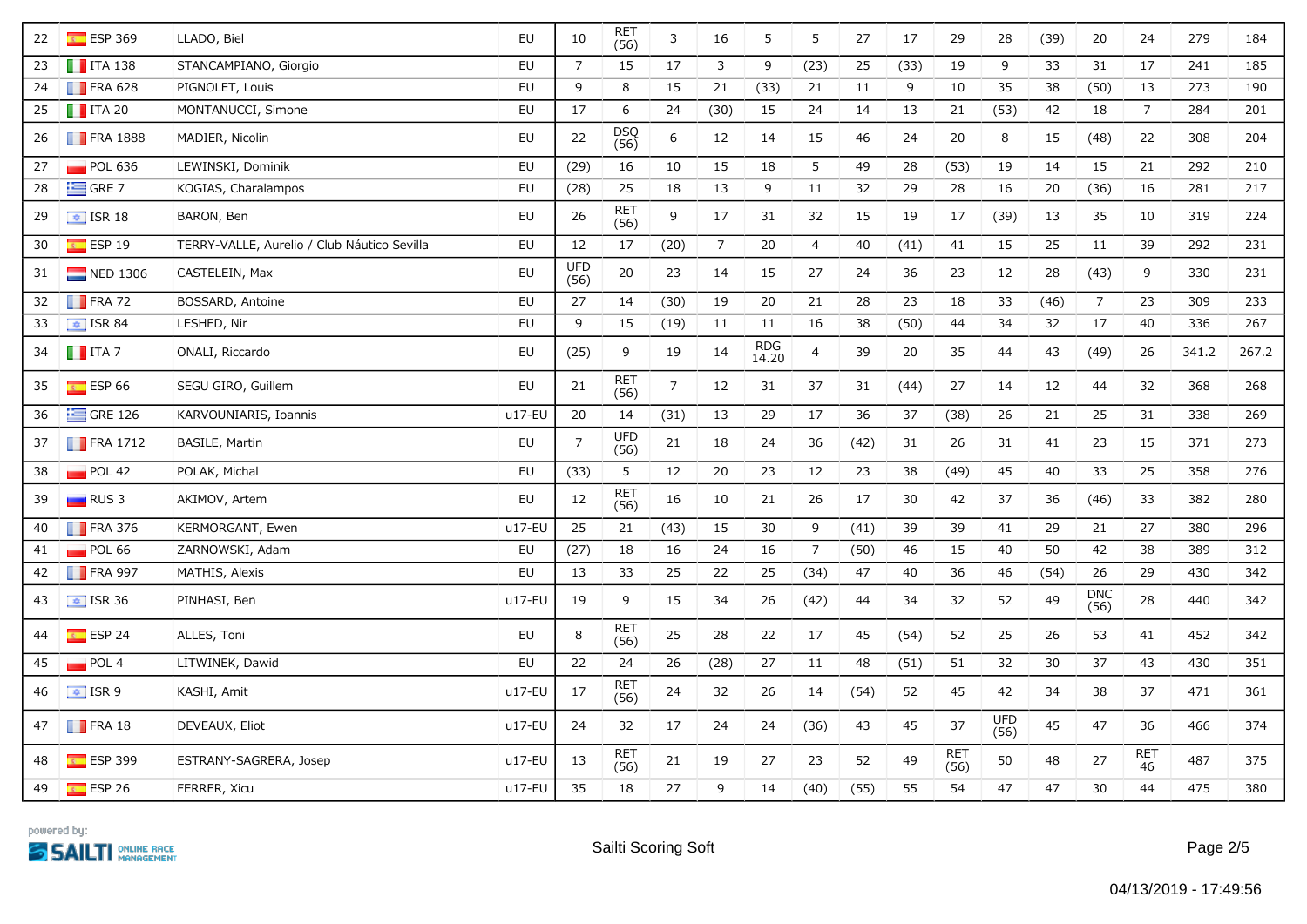| 50 | RUS 85                  | TOKAREV, Anton             | EU     | 20               | RET<br>(56)        | 20            | 30   | 30          | 22   | (53)           | 53                     | 50             | 49                 | 37             | 41             | 42                 | 503 | 394 |
|----|-------------------------|----------------------------|--------|------------------|--------------------|---------------|------|-------------|------|----------------|------------------------|----------------|--------------------|----------------|----------------|--------------------|-----|-----|
| 51 | $\sim$ TUR 215          | OZTAS, Kuzey               | EU     | 30               | 30                 | $STP$<br>$12$ | 35   | DSQ<br>(56) | 18   | 51             | 43                     | 46             | 51                 | 44             | DNC<br>(56)    | 34                 | 506 | 394 |
| 52 | $\blacksquare$ FRA 310  | CHAUVET, Mathis            | EU     | 32               | <b>RET</b><br>(56) | 12            | 29   | 29          | 31   | (5)            | $\mathbf{1}$           | $\overline{2}$ | $\mathbf{1}$       | $\overline{4}$ | 3              | $\overline{2}$     | 207 | 146 |
| 53 | $\sim$ TUR 9999         | ARSLAN, Batuhan            | EU     | 30               | DSQ<br>(56)        | 31            | 8    | 32          | 28   | 3              | $11\,$                 | $\mathbf{1}$   | $\overline{4}$     | 8              | $\mathbf{1}$   | (15)               | 228 | 157 |
| 54 | $\blacksquare$ FRA 379  | CARFANTAN, Gaspard         | u17-EU | 24               | DSQ<br>(56)        | 39            | 27   | 17          | 24   | $7^{\circ}$    | 18                     | 6              | 11                 | (22)           | $\overline{4}$ | 19                 | 274 | 196 |
| 55 | $E$ ESP 366             | SERRA MORENO, Albert       | EU     | 34               | RET<br>(56)        | 35            | 45   | 42          | 13   | $\overline{4}$ | 9                      | (11)           | $\overline{2}$     | $\overline{2}$ | 9              | $\overline{7}$     | 269 | 202 |
| 56 | $\frac{1}{2}$ ISR 39    | ROSH, Daniel               | EU     | 19               | RET<br>(56)        | 23            | 33   | 21          | 41   | (36)           | 29                     | 10             | 6                  | 11             | 12             | 13                 | 310 | 218 |
| 57 | $\Box$ RUS 0            | ALEKSANDROV, Mikhail       | u17-EU | 16               | <b>RET</b><br>(56) | 37            | 39   | 13          | 30   | 27             | (37)                   | $\overline{4}$ | 13                 | 23             | $\overline{2}$ | 16                 | 313 | 220 |
| 58 | $\sim$ TUR 3012         | ZALMA, Jeremy              | EU     | 42               | DSQ<br>(56)        | 29            | 39   | 12          | 25   | 6              | 3                      | 3              | 28                 | 16             | 29             | (46)               | 334 | 232 |
| 59 | $E$ ESP 68              | JURADO BESA, Ferran        | EU     | <b>STP</b><br>35 | 26                 | 29            | 33   | (47)        | 41   | $\overline{2}$ | 13                     | 16             | BFD<br>(56)        | 5              | 21             | 12                 | 336 | 233 |
| 60 | $\frac{1}{200}$ GBR 262 | BEAMAN, Max                | u17-EU | 46               | DSQ<br>(56)        | 34            | 44   | 25          | 18   | 15             | 4                      | (22)           | 18                 | $\mathbf{1}$   | 18             | 14                 | 315 | 237 |
| 61 | $\blacksquare$ FRA 2117 | SENAME, Victor             | EU     | 35               | 35                 | 37            | (41) | 40          | 31   | (40)           | 20                     | $\overline{7}$ | 5                  | 13             | 10             | 17                 | 331 | 250 |
| 62 | $\blacksquare$ FRA 73   | FASQUELLE, Victor          | EU     | 40               | DSQ<br>(56)        | 28            | 37   | 35          | 29   | 25             | $\, 8$                 | 36             | <b>BFD</b><br>(56) | 9              | 15             | $\overline{4}$     | 378 | 266 |
| 63 | $E = ESP 638$           | ARANZUEQUE CAMPELLO, Jorge | EU     | 28               | RET<br>(56)        | 51            | 48   | 37          | 29   | 8              | 5                      | (47)           | 25                 | 17             | 33             | 3                  | 387 | 284 |
| 64 | $\blacksquare$ FRA 6464 | MONGRAND, Antoine          | EU     | 37               | 27                 | (49)          | 34   | 35          | 48   | 30             | 15                     | (33)           | 30                 | 6              | 8              | 31                 | 383 | 301 |
| 65 | $\frac{1}{2}$ ISR 56    | COHEN, Shefi               | EU     | 18               | <b>RET</b><br>(56) | 22            | 31   | 32          | 35   | (48)           | 46                     | 18             | 24                 | 28             | $\overline{7}$ | 40                 | 405 | 301 |
| 66 | $\blacksquare$ FRA 1002 | GUIBERT, Mael              | EU     | (44)             | 38                 | 41            | 37   | 43          | 34   | 29             | 26                     | 9              | $7\overline{ }$    | (31)           | ${\bf 11}$     | 29                 | 379 | 304 |
| 67 | $\frac{1}{26}$ GBR 111  | GALLETTI, Roberto          | EU     | 31               | DSQ<br>(56)        | 41            | 36   | 39          | 43   | 35             | (36)                   | 28             | 3                  | 20             | 5              | 25                 | 398 | 306 |
| 68 | HUN 9                   | MORVAI, Balint Antal       | u17-EU | 39               | 34                 | 39            | 42   | 41          | (46) | 16             | 21                     | 13             | 23                 | 10             | 28             | <b>DNC</b><br>(56) | 408 | 306 |
| 69 | $\frac{1}{26}$ GBR 966  | BULSON, James              | EU     | 36               | 40                 | (42)          | 38   | 38          | 32   | 31             | (32)                   | 26             | 16                 | $7^{\circ}$    | 16             | 27                 | 381 | 307 |
| 70 | $\bullet$ TUR 988       | GIRITLIOGLU, Kerim         | u17-EU | 36               | DSQ<br>(56)        | 52            | 23   | 33          | 27   | 37             | $\mathsf{DNC}$<br>(56) | DNC<br>56      | 9                  | 3              | 14             | 24                 | 426 | 314 |
| 71 | $\blacksquare$ FRA 503  | RAIMI, Matheo              | EU     | 49               | DSQ<br>(56)        | 36            | 41   | 41          | 52   | 13             | 6                      | 14             | 21                 | (36)           | 32             | 10                 | 407 | 315 |
| 72 | <b>D</b> POR 17         | PEREIRA, Andrea            | EU     | 31               | 37                 | 40            | (51) | 42          | 44   | 10             | 33                     | (37)           | 29                 | 34             | 6              | 18                 | 412 | 324 |
| 73 | $\frac{1}{26}$ GBR 3127 | WILLIAMS, Sam              | EU     | 43               | DSQ<br>(56)        | 38            | 53   | 37          | 33   | 24             | 24                     | 15             | (37)               | 18             | 25             | 23                 | 426 | 333 |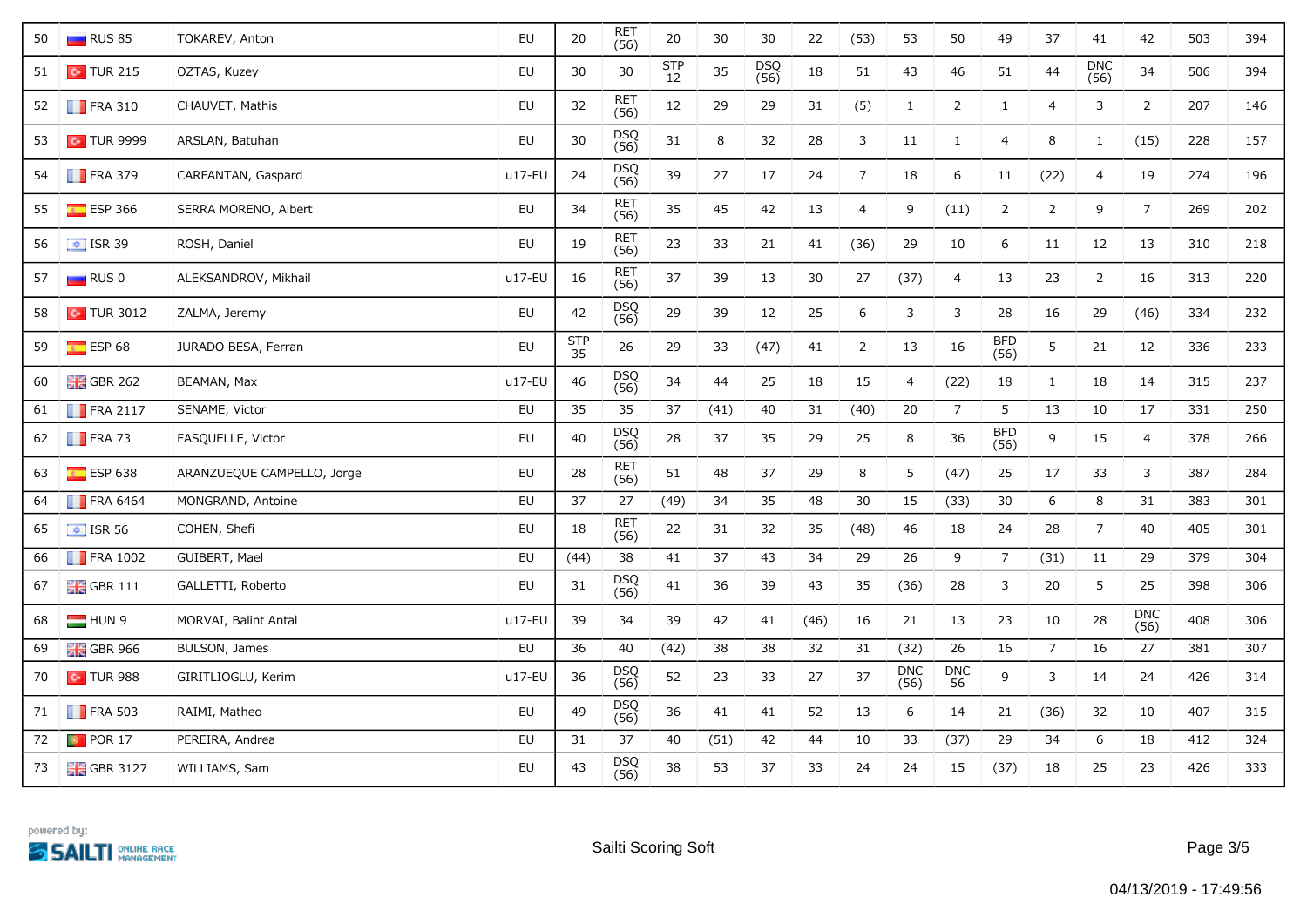| 74 | $E = ESP 5$                 | BALTASAR SUMMERS, Toni    | EU       | 39   | RET<br>(56)        | 47                  | 49               | 48   | 33               | 22          | 22   | 23                 | 22                 | 25               | (27)               | 9                  | 422 | 339 |
|----|-----------------------------|---------------------------|----------|------|--------------------|---------------------|------------------|------|------------------|-------------|------|--------------------|--------------------|------------------|--------------------|--------------------|-----|-----|
| 75 | $\vert$ CYP 10              | CHRISTODOULOU, Christos   | EU       | 53   | <b>DSQ</b><br>(56) | 45                  | 25               | 46   | 20               | 14          | 19   | 31                 | 36                 | 38               | <b>BFD</b><br>(56) | 22                 | 461 | 349 |
| 76 | $\overline{\bullet}$ ESP 21 | GESTOSO, Alvaro           | u17-EU   | 33   | <b>DSQ</b><br>(56) | 32                  | 45               | 34   | 16               | 43          | 40   | 12                 | 31                 | (48)             | 46                 | 21                 | 457 | 353 |
| 77 | $E = ESP 339$               | TOMAS CARDELL, Bernat     | $u17-EU$ | 40   | 39                 | 47                  | 32               | 36   | (51)             | 44          | (47) | 25                 | 26                 | 14               | 20                 | 43                 | 464 | 366 |
| 78 | HUN 160                     | PALINKAS, Tamas           | u17-EU   | 42   | 43                 | 44                  | 44               | 38   | (46)             | 19          | 16   | (38)               | 33                 | 29               | 31                 | 38                 | 461 | 377 |
| 79 | $\Box$ DEN 444              | DIXEN, Alfred             | EU       | 47   | 44                 | 46                  | 47               | (48) | 25               | 18          | 30   | 32                 | 27                 | (46)             | 24                 | 37                 | 471 | 377 |
| 80 | $\blacksquare$ ITA 73       | MASONI, Dario             | EU       | 54   | RET<br>(56)        | $40\,$              | <b>STP</b><br>51 | 44   | 39               | UFD<br>(56) | 17   | 30                 | 19                 | 33               | 38                 | 20                 | 497 | 385 |
| 81 | $\frac{1}{2}$ GBR 988       | SHAW, Oscar               | u17-EU   | 50   | DSQ<br>(56)        | <b>STP</b><br>$-44$ | 42               | 34   | 50               | 33          | 31   | (45)               | 10                 | 41               | 23                 | 32                 | 491 | 390 |
| 82 | $\frac{1}{26}$ GBR 991      | READ, Rafferty            | u17-EU   | 48   | DSQ<br>(56)        | 50                  | 49               | 40   | 48               | 21          | 35   | 24                 | (45)               | 30               | 42                 | 5                  | 493 | 392 |
| 83 | $\boxed{4}$ ISR 20          | SHTIGLITZ, Neil           | u17-EU   | 41   | 41                 | 33                  | 48               | (51) | 44               | (45)        | 38   | 42                 | 8                  | 39               | 26                 | 34                 | 490 | 394 |
| 84 | $E = ESP 17$                | SAMALEA, Jaime            | EU       | 45   | 45                 | 38                  | 43               | 45   | (50)             | 17          | 25   | 41                 | 42                 | 27               | (44)               | 30                 | 492 | 398 |
| 85 | $\Box$ NED 750              | VAN WIJNGAARDEN, Matthijs | EU       | 29   | 29                 | 32                  | 40               | 22   | (42)             | 11          | 27   | <b>DNC</b><br>(56) | <b>DNC</b><br>56   | <b>DNC</b><br>56 | <b>DNC</b><br>56   | <b>DNC</b><br>56   | 512 | 414 |
| 86 | $\blacksquare$ FRA 1        | HUISSOUD, Bastien         | EU       | 46   | 42                 | 36                  | (54)             | 52   | 38               | DNC<br>(56) | 14   | 34                 | DNC<br>56          | 40               | 49                 | 11                 | 528 | 418 |
| 87 | $\blacksquare$ POL 45       | UGNIEWSKI, Kamil          | EU       | 45   | DSQ<br>(56)        | 46                  | 25               | 46   | 49               | 32          | (41) | 40                 | 39                 | 37               | 37                 | 28                 | 521 | 424 |
| 88 | $\equiv$ EST 336            | ANTON, Raul               | EU       | (55) | 17                 | 53                  | 52               | 51   | 51               | 34          | 23   | 48                 | 41                 | (50)             | 45                 | 33                 | 553 | 448 |
| 89 | $\overline{\bullet}$ ISR 88 | ARAD, Nir                 | EU       | 52   | 13                 | 48                  | (55)             | 53   | 45               | 23          | 39   | 43                 | 43                 | 42               | 48                 | <b>DNC</b><br>(56) | 560 | 449 |
| 90 | $E$ ESP 375                 | VILLALONGA PONS, Joan     | u17-EU   | 32   | DNC<br>(56)        | 51                  | 36               | 50   | <b>DNC</b><br>56 | 51          | 52   | 20                 | 35                 | 35               | 35                 | <b>DNC</b><br>(56) | 565 | 453 |
| 91 | <b>FRA 1607</b>             | PLASSARD, Louis           | u17-EU   | 41   | DSQ<br>(56)        | 54                  | 51               | 49   | 53               | 39          | (43) | 27                 | 38                 | 26               | 39                 | 39                 | 555 | 456 |
| 92 | $\overline{\bullet}$ ESP 10 | MESONERO CANO, Manuel     | EU       | 51   | DNC<br>(56)        | 52                  | 50               | 49   | 30               | (49)        | 48   | 21                 | 40                 | 32               | 41                 | 48                 | 567 | 462 |
| 93 | $\equiv$ ISR 66             | YOTZER, Amit              | EU       | 43   | <b>DNC</b><br>(56) | 48                  | 40               | 45   | 54               | (50)        | 49   | DPI<br>36          | 34                 | 43               | 40                 | 44                 | 582 | 476 |
| 94 | $\blacksquare$ ITA 10       | MIGNANTI, Luca            | EU       | 44   | <b>RET</b><br>(56) | 49                  | <b>UFD</b><br>56 | 52   | 35               | 41          | 42   | DPI<br>(50)        | 46                 | 47               | 43                 | 26                 | 587 | 481 |
| 95 | POL 64                      | BIENE, Alexander          | EU       | 47   | DSQ<br>(56)        | 55                  | 46               | 50   | 37               | 42          | 34   | 44                 | <b>BFD</b><br>(56) | 51               | 50                 | 45                 | 613 | 501 |
| 96 | $\blacksquare$ ITA 3        | GUIDA DI RONZA, Andrea    | EU       | 48   | DNC<br>(56)        | 45                  | 47               | 47   | DNC<br>56        | (47)        | 44   | 39                 | 47                 | 45               | 47                 | 42                 | 610 | 507 |
| 97 | $\blacksquare$ SVK 22       | KUBIN, Robert             | u17-EU   | 49   | <b>DNC</b><br>(56) | 50                  | 53               | 54   | 52               | 26          | 50   | 51                 | 48                 | (52)             | 51                 | 41                 | 633 | 525 |
| 98 | $\blacksquare$ FRA 518      | RIBOT, Marin              | EU       | 50   | <b>DNC</b><br>(56) | <b>DNC</b><br>56    | 46               | 53   | 47               | 52          | (53) | 50                 | 44                 | 49               | 36                 | 47                 | 639 | 530 |